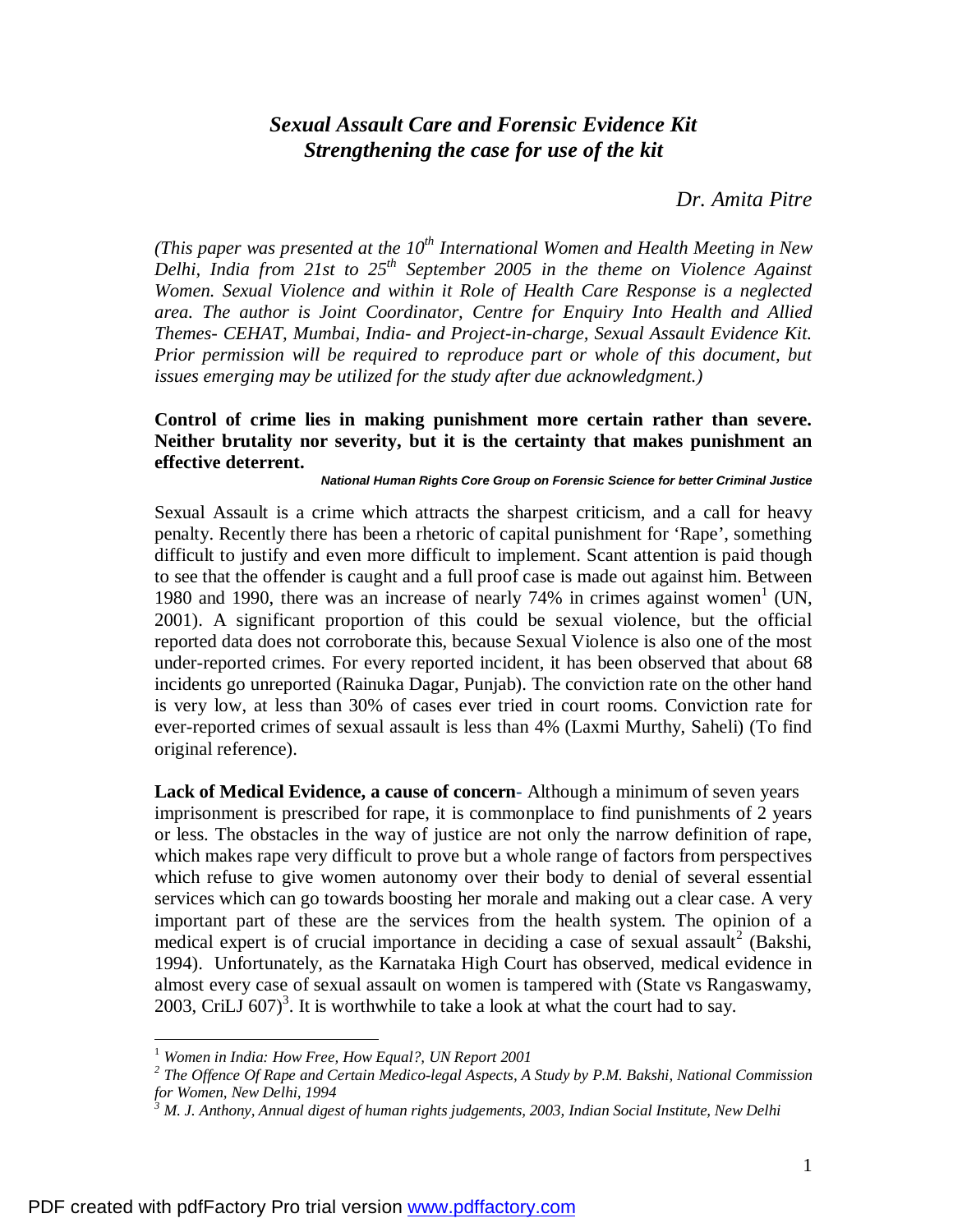*"The doctors come out with evidence that can only be termed as 'pro-accused'. It does not require much intelligence to see through these malpractises which clearly indicate that there is a very serious integrity problem at this level. We have come across instances where the doctors have brazenly given evidence that has virtually sabotaged the prosecution case as happened in this case and we wish to appeal to the conscience of each of these doctors, assuming they possess one, that it is because of what is happening in the hospitals that 94% of rape cases in this state are ending in acquittals. We do not propose to close our eyes to this state of affairs and direct the government to immediately formulate adequate safeguards to ensure that there is a full stop to these illegalities."* 

**Role of health care providers in sexual violence**- Adequate management of sexual assault and securing justice is a complex process necessitating a good coordination between the medical establishment, law enforcement and prosecution. Unfortunately in India we see problems in each of these systems, as well as lack of effective coordination between the three systems. It is the survivor who bears the brunt of this. Adequate measures need to be taken to ensure that all loopholes are sealed and examination and investigation takes place without delay, to avoid tampering of evidence as far as possible.

The role of health care providers in management of 'Sexual Assault Cases' is still an inadequately dealt with problem in India. The medical professional in India today is totally at a disadvantage in giving effective care and medico-legal services to cases of sexual assault, even when we leave aside charges of tampering with evidence. One of the primary problem is the unwarranted bias against the victims themselves again arising out of long held, prejudiced beliefs of gender roles, various myths and no contact with facts about prevalence of violence in society. Most medical professionals we interacted with and also their text books $4$  are preoccupied with the notion of false charges of rape often made by women. *'….it is not possible for single man to hold sexual intercourse with a healthy adult female in full possession of her senses against her will'- t*his is a statement from a very widely used textbook of Forensic Medicine in India<sup>5</sup>. Such statements keep this myth of false reporting alive. In a personal interaction, one professional went to the extent of persuading us that even when children are brought by parents it is often their way to get even with neighbours, using child abuse as the ruse.

**Inadequacy of training and motivation**: Inadequacy of training and motivation is an important cause of lack of care and ineffective documentation of evidence in India as well as other developing countries.

Most basic graduate doctors have no idea of how to examine cases of sexual assault and the range of services required. '….*I had an excellent medical education, but formal education never taught me to handle cases of raped women and to look for signs of violence and abuse against women and children in the emergency rooms*….' Says

<u>.</u>

*<sup>4</sup> Agnes, Flavia, Gender Review of Medical Textbooks,* 

*<sup>5</sup> Modi's Medical Jurisprudence & Toxicology, 21st Edition, 1988, pg. 510*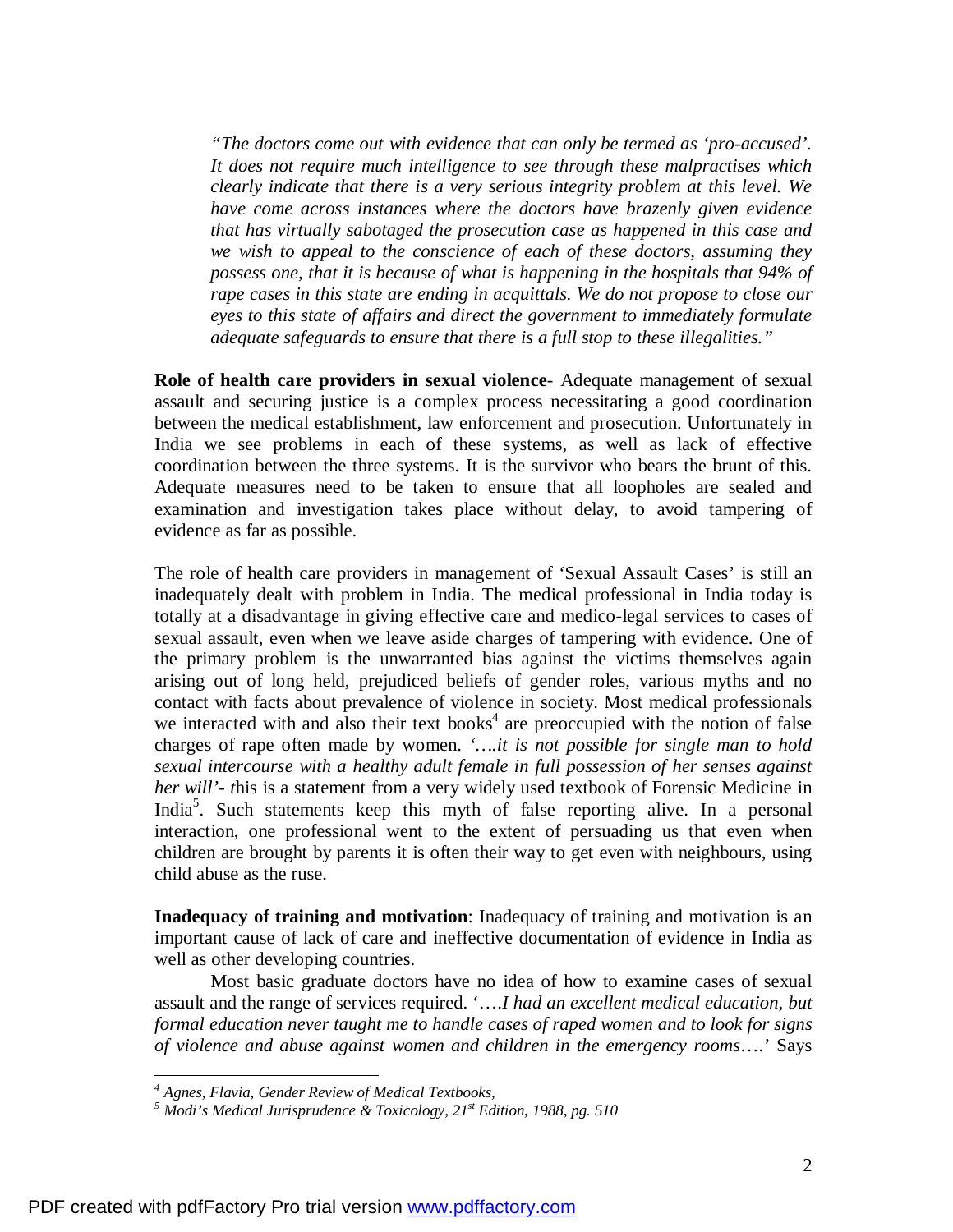Dr. Sylvia Estrada-Claudio, a medical doctor who works with NGOs struggling for social justice in the Philippines<sup>6</sup>.

Most doctors do not pay heed to the minimum training that is received in this regard in the second year of medical training on the premise that they would not need to use it in future. On the contrary many doctors end up in government service and have to undertake this duty. Even when they are in private practice the state holds the authority to invite doctors for examination if a public servant cannot be accessible. It was the doctor on call at the Umerkhadi Observation Home who was called to examine the case of Billa No. 31, a case of sexual assault by an employee on the premises. He recorded his findings in 4 lines and did not collect any samples for evidence. No attempt was made to get the suspect examined, although he was on the premises all the time<sup>7</sup>.

Col P.R. Pathak, Professor and Head, Department of Forensic Medicine, A.F.M.C, Pune, writes – '*As per the MCI Regulations on Graduate Medical Education, 1997, only 100 hrs have been alloted for teaching forensic medicine and toxicology during the second year of the course……..It is evident that 100 hrs of teaching will be inadequate…….Health Care Delivery system prevalent in our country expects that the subject be practised efficiently at the PHC level*. 8 ' He goes on to note that '*The discipline of forensic medicine is still a back seater as it used to be in the past'.*

Especially as these cases of sexual assault are medico-legal in nature, the medical professional is often called to the court to testify as an expert. Examination and documentation of such cases thus becomes the most avoidable of all tasks. Often the doctor is asked to testify many years after she has examined and would be lucky to receive her documentation at least half an hour prior to her testimony. Sometimes doctors have been transferred in the interim and are made to travel back to the place of examination which makes them feel as though it is a punitive work. High motivation regarding the work, and keeping the doctor posted about its outcome will give her a sense of how important her travel or extra work has meant to the survivor- literally a matter of getting justice.

In South India, only women doctors are allowed to handle these cases<sup>9</sup>. Often trainee doctors do not even attend these classes as they would never need to examine a case of sexual assault. Besides even where training is given and taken seriously, the component of mental health care and counseling are totally absent. The medical textbooks used to educate doctors themselves exhibit considerable bias against  $women<sup>10</sup>$ .

**Problems in the current system of handling cases of sexual assault**: Coupled with good quality training it is also necessary to have uniform protocols and guidelines regarding care and examination of such cases. There is high turnover of resident

*hospital, Mumbai to update and finalise the SAFE Kit. Based on Supreme Court Judgement to the effect that only women doctors may examine female survivors of sexual assault.* 

<u>.</u>

*<sup>6</sup> Arrows for change, December 1995, Violence Against Women: A Silent Pandemic, Women's and Gender Perspectives in Health Policies and Programmes, ISSN 1394-4444* 

<sup>7</sup> *D'Souza, Lalita,* Sexual assault : The role of the examining doctor, *October to December 2000 , Issues in Medical Ethics* 

*<sup>8</sup> Paper written for the Xth Annual Conference of Medicolegal Association of Maharashtra, 2000 <sup>9</sup> Narrated by Dr. Jagadeesh Reddy, at the Medical Consultation on 18th December 2004, at KEM* 

*<sup>10</sup> To whom do the experts testify, Adv Flavia Agnes*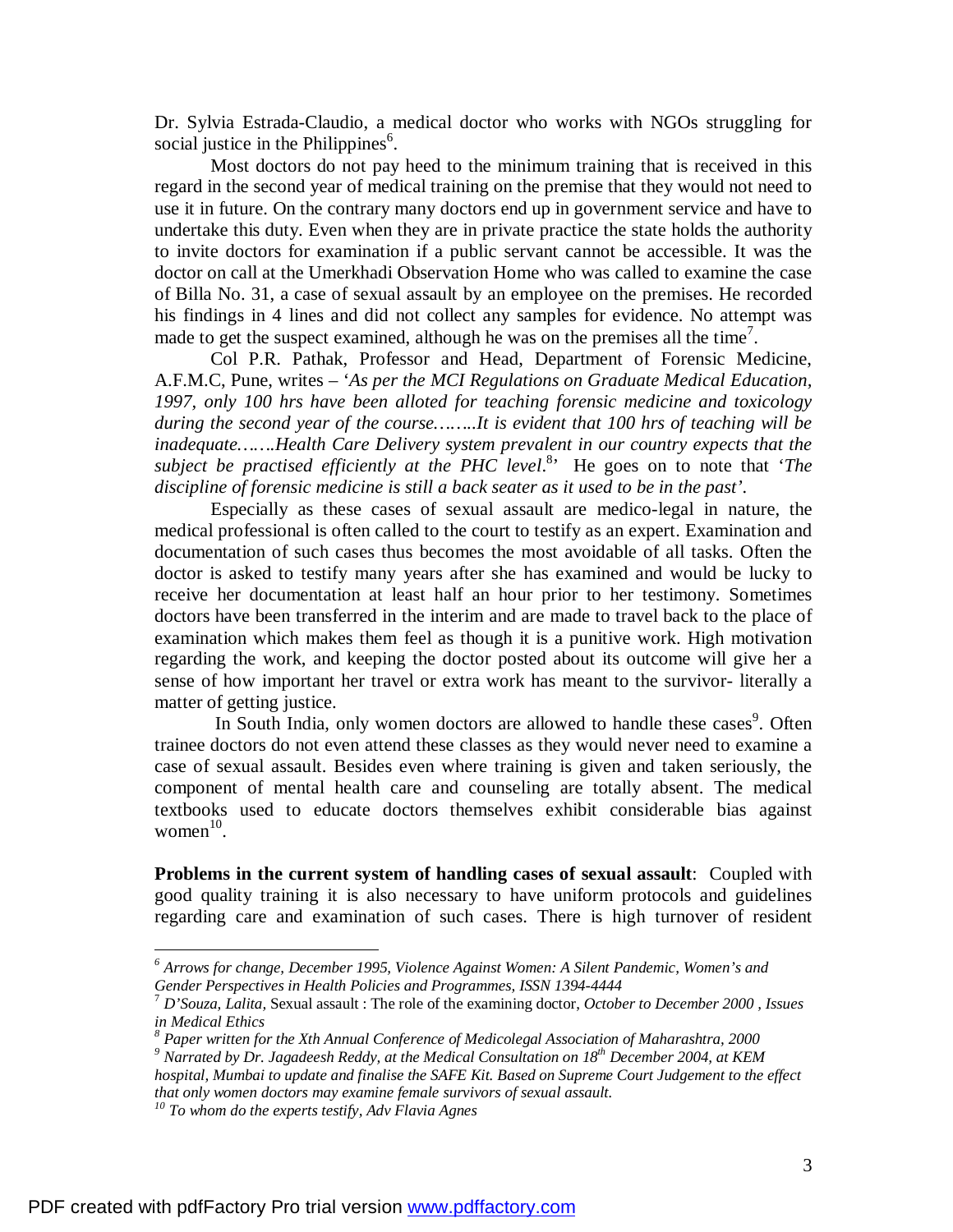doctors in city and town hospitals, and the rural doctors see very few cases with a huge time gap in between. These are the doctors who most often need to manage cases of sexual assault. Without uniform guidelines they are left to fend for themselves. The

Survey Committee Report on Medico-legal Practices in India, has noted way back in1964 that '*Committee notes with regret the lack of uniformity in the practice and procedures followed in different parts of the country. There are no adequate arrangements for the investigation of the majority of medico-legal cases.'* This unfortunately holds true to date.

Care for ailments is another area where often the woman suffers. It is seen that she seldom gets both good care and good collection of evidence. Berit Schei, in his paper notes *In the past, victims of sexual assault reporting directly to the police may not have received total medical care. Victims often face a no win situation. On one hand, those reporting directly to the police presumably have forensic documentation and evidence collection performed, but they might not receive appropriate medical treatment and psychological follow-up. On the other hand, victims who do not contact the police in the acute phase and seek direct medical care might not receive appropriate evidentiary documentation. 11*

We also find gross insensitivity towards survivors, such as multiple referrals, where the survivor needs to tell her story to multiple care providers. Sometimes more than one doctor is involved in the examination but only one of them completes the 'Opinion based on examination' section and testifies in the court. A gynaecologist from Sangli district of Maharashtra shared this experience with us. He was called to examine a woman who had complained of sexual assault. On P/V examination he wrote one of his findings as 'Fornices are free' meaning no abnormal mass of tissue found in the recesses of the vagina. The casualty medical officer who was writing his opinion inferred that this meant that no sexual intercourse had taken place.

**Negligence of mental health concerns-** An important aspect of the trauma associated with sexual assault is the deep sense of shame and guilt that it often invokes. If this is coupled with a sense of disbelief in her story, not only is the possibility of reporting the crime to law enforcement reduced, but her long term healing from the trauma may be considerably affected. In fact, belief in her story, reassurance and a non-judgmental attitude from the doctor, coupled with counselling can boost her morale and increase the chances of reporting the crime. Lack of training in counseling and mental health concerns is another lacunae of the health care providers which affects the survivors.

**Need for the SAFE kit-** One effective way in countering at least some of the above problems is to use a 'Sexual Assault Evidence Kit, Uniform Protocol and Manual', along with good quality training and motivation building. The kit can be useful in itself as well as an advocacy tool to build linkages between the law enforcement and prosecution. Such kits have long been used by the developed countries, but we are still struggling to make a strong case for its use in our countries. The World Report on Violence and Health has acknowledged that use of uniform protocols could enhance quality of care as well as evidence documentation, at the same time citing that most under-developed and developing countries do not use standard procedures and are

1

<sup>&</sup>lt;sup>11</sup> Berit Schei, 2003, Rigshospitalet, Copenhagen, Denmark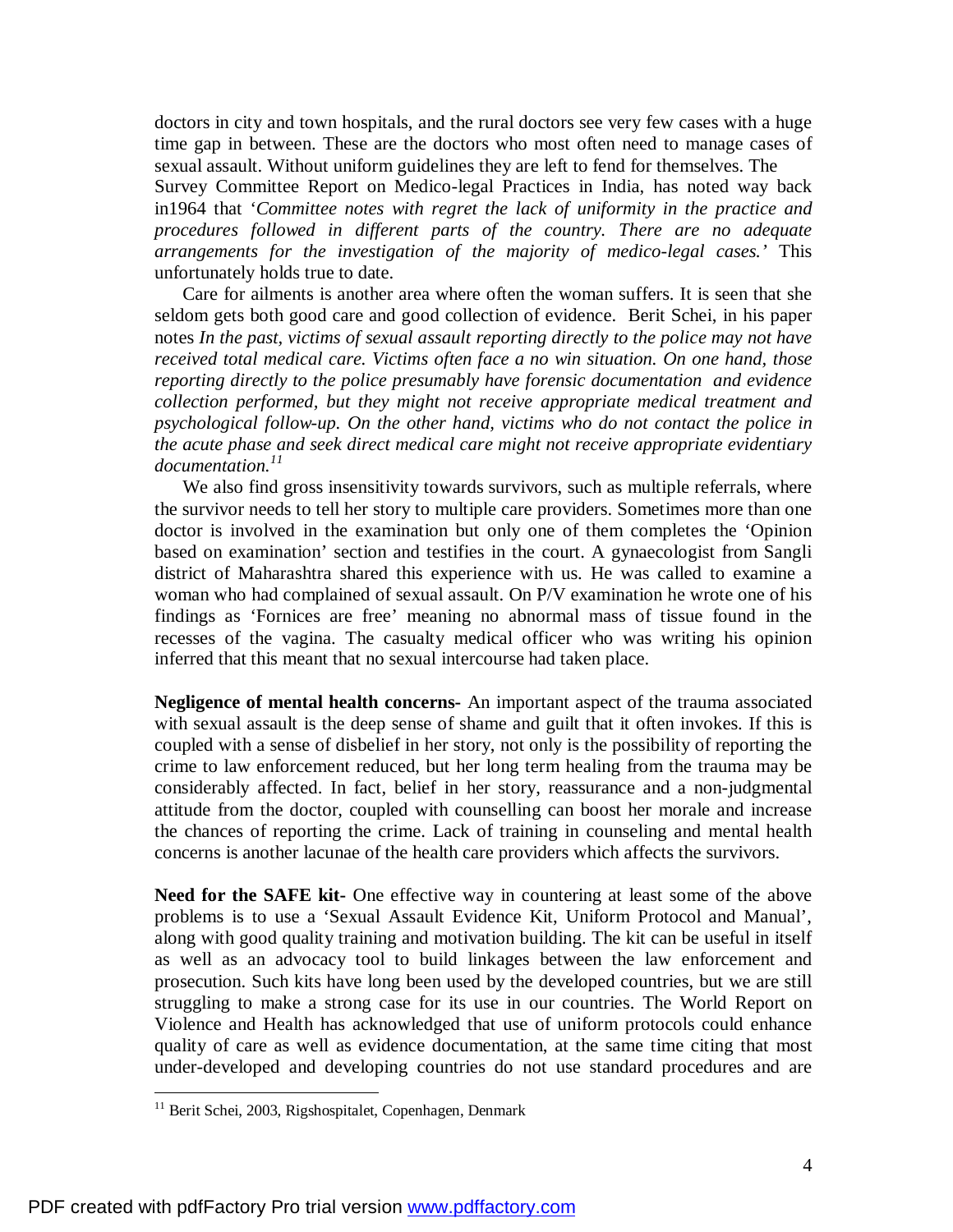unable to provide comprehensive services to survivors. We would also like to cite here the experiences in developed countries regarding the linkages between meticulous evidence collection and legal outcome, to answer any skepticism.

**Linkages between good quality evidence and legal outcome- '***In all cases of medicolegal importance, the report of the medical experts is of primary importance'* <sup>12</sup> (1994, P.M. Bakshi). A study done by McGregor, Du Mont et al in Canada shows that the very presence of a record on the case-file (70%) by the police officer that forensic samples were received and sent for examination, was significantly associated with charges being filed (OR 3.45, 95% CI) $^{13}$ . It also shows that effective documentation of moderate to severe injuries increases the possibility of a legal outcome. That doctors need to be trained and have basic equipments for examination is also brought out by Rambow, Adkinson et al. Genital injuries in 9% women were documented after thorough examination by specially trained personnel. This finding is significant in view of the fact that only 29% of these had complaints of genital pain or bleeding. The genital injuries could have been missed if a systematic examination were not carried out<sup>14</sup>. In the Cleveland study (Riggs et al 2000), sperm was found in the Emergency Department wet mount only in 13% of cases, but putting together with crime laboratory findings, it was noted in 48% of cases. Special efforts need to be made in this direction as many survivors in developed as well as less developed countries report not having received essential services. In one study, only 1 in 10 adult sexual assault victims was found to address themselves to post-rape services<sup>15</sup>. In another study, 1 in 5 adult female victims received post-rape treatment<sup>16</sup>. Only  $1/10<sup>th</sup>$  of the most serious violent incidents in an intimate partner relationship came to the attention of the police according to a Finnish study<sup>17</sup>. In a population-based study women assaulted by a stranger were more likely to report having received medical care compared to those assaulted by an intimate partner<sup>18</sup>. Other studies too find that less than one third of incidents are reported to law enforcement<sup>19</sup>. There is a significant delay in getting care for many and this seriously damages forensic evidence collection. Examination of survivor within 24 to 36 hrs and documentation of evidence, especially injuries is positively associated with legal outcome, i.e. chargesheeting or conviction.

Suffice to say that delay in getting medico legal care for survivors of sexual assault is common and all efforts must be made to reach comprehensive services to

1

*<sup>12</sup> The Offence Of Rape and Certain Medico-legal Aspects, A Study by P.M. Bakshi, National Commission for Women, New Delhi, 1994* 

*<sup>13</sup> Margaret J. McGregor, Janice Du Mont, Terri Myhr, January 2002University of British Columbia, Canada* 

*<sup>14</sup> Female sexual assault: Medical and legal implications, Ann Emer Med, 1992, 21, 737-1* 

*<sup>15</sup> Schei B, Sidenius K, Lundvall L, Ottesen GL, Adult victims of sexual assault: acute medical response and police reporting among women consulting a center for victims of sexual assault, Center for Victims of Sexual Assault, Rigshospitalet, Copenhagen, Denmark..* 

*<sup>16</sup> Ibid* 

<sup>17</sup> *Diane Beebe, Sexual Assault* 

<sup>&</sup>lt;sup>18</sup> Schei B, Sidenius K, Lundvall L, Ottesen GL, Adult victims of sexual assault: acute medical response and police reporting among women consulting a center for victims of sexual assault, Center for Victims of Sexual Assault, Rigshospitalet, Copenhagen, Denmark

*<sup>19</sup> Diana Beebe, Sexual Assault*